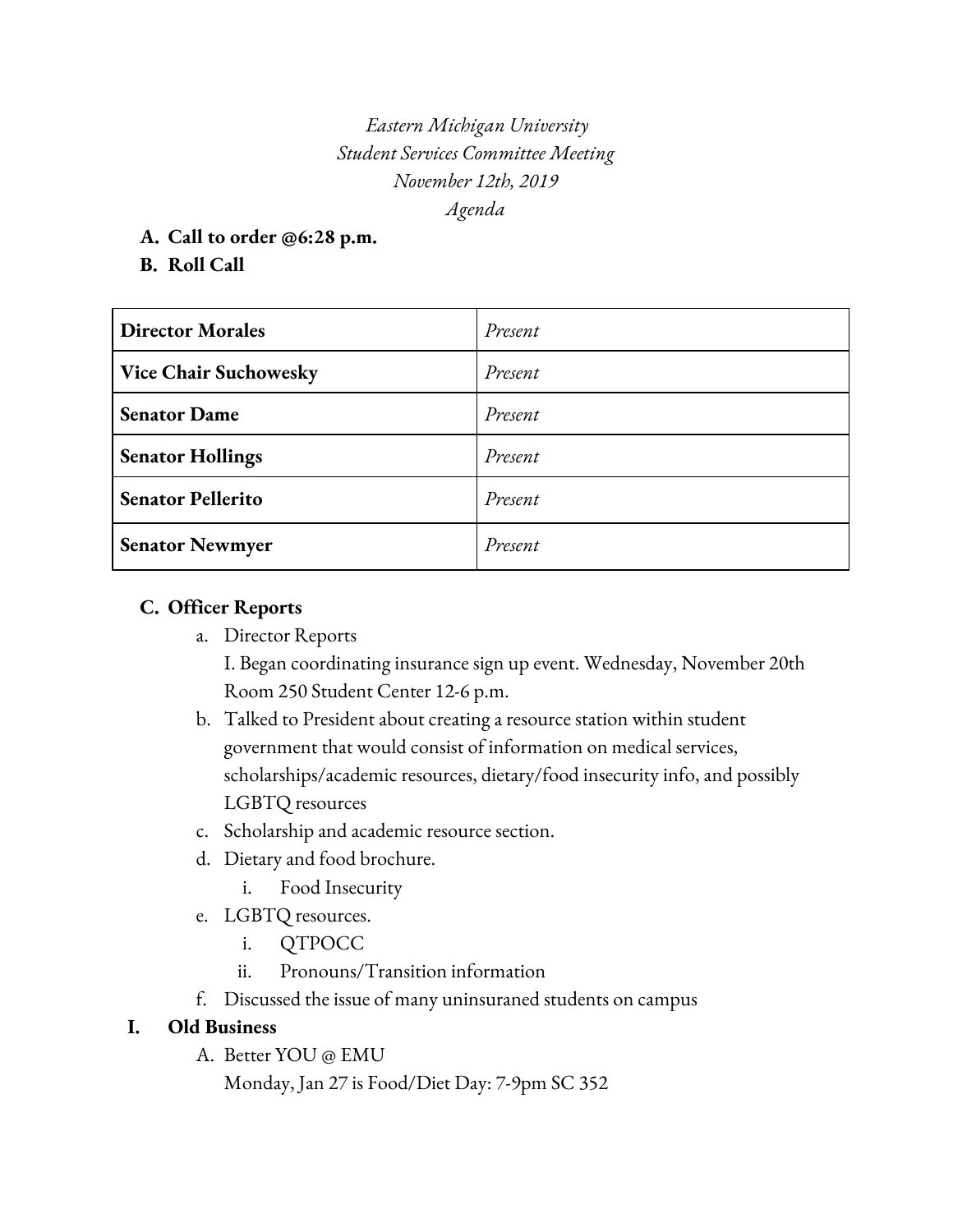Tuesday, Jan 28 is Life Planning Day: 7-9pm RM 300 Wednesday, Jan 29 is Exercise Day: Request put in for REC/IM, pending Thursday Jan 30 is Black Mental Health Event: Request put in for Auditorium, pending Friday Jan 31st is Sexual/Reproductive health: Not an event, how would we

wish to incorporate this exactly? Lobby tables. Social media takeover; Geofilters. Guerilla Poetry. Print fliers and pamphlets. Distribute condoms.

- B. Where do we go from here?
- Anna, (& committee); let's begin working on a google form in our team drive of orgs & partners we wish to reach out too. If you don't know their contact info just leave the name of the org/department & I will find them for you. Let's also have a checklist so we know who reaches out to who.
- Lily & Kirk: Similar scenario, let's start working on a mini itinerary for your event and what you wish to be covered/discussed as well as possible orgs/departments to collab with. They do not have to be extremely detailed but enough so we at least have a general idea. If you want food/drinks at your event, it's better to put the orders in sooner than later. Please also let me know if you think any special equipment will be needed, such as projectors.
- Balaal: what is your availability like during the week? My office hours are: Mondays: 3-30-5:30pm( I'm free during those times) Tuesdays: 5:30-6:30 Wednesdays: 3:30-9:00pm Thursdays: 9:00am-10:30am Mention of involving Kings of Color & The Nation (TN) Let me know if any of these times work for you so we can schedule an appointment to discuss further details of this event and go from there.
- Dominic, I know you are a late addition to our committee but please work with your fellow senators and see what assistance they may need with this week. If you have any ideas to make this week or our committee better please let me know!